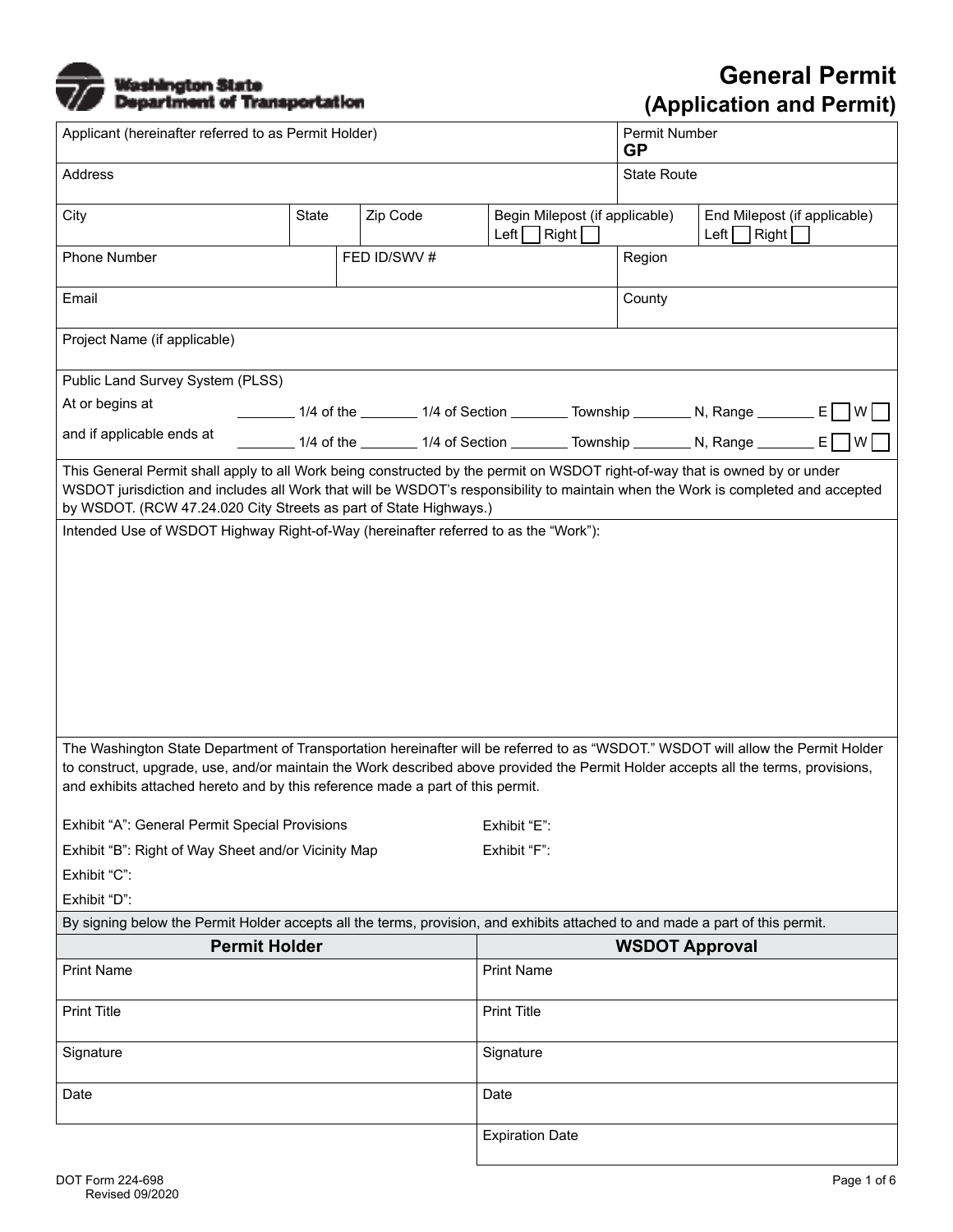# **General Provisions**

*No changes to these General Provisions may be made without further approval of the Office of the Attorney General*

# **DOCUMENTS, NON-EXCLUSIVE, COMPLIANCE WITH LAW, WORK**

- 1. A copy of this Permit must be on the job site, protected from the elements, at all times during any Permit Holder activity, construction or improvement Work as authorized by this Permit. "Work" under this Permit shall include the use of WSDOT-owned right-of-way as authorized herein.
- 2. The Permit Holder shall be responsible for compliance with all applicable federal, state, tribal and local laws, ordinances and regulations, that affect work being performed pursuant to this Permit. The Permit Holder shall defend and indemnify WSDOT and the State of Washington against any claims that may arise because the Permit Holder (or any of its employees or subcontractors) violated a legal requirement.
- 3. The Permit Holder agrees that all Work shall be performed and completed to the satisfaction of WSDOT. All material and workmanship shall conform, in the sole discretion of WSDOT, to WSDOT's Standard Specifications for Road, Bridge, and Municipal Construction, current edition and amendments thereto, unless WSDOT has agreed in writing to a different standard, and shall be subject to WSDOT inspection. All WSDOT inspections of Work within WSDOTowned highway right-of-way or upon state highway right-of-way under WSDOT jurisdiction, are solely for the benefit of WSDOT and not for the benefit of the Permit Holder, Permit Holder's contractor (if any), or any third party.
- 4. Upon approval of this Permit, the Permit Holder agrees to and shall diligently proceed with the Work and comply with all of the terms, provisions, and exhibits attached herein. Unless specified otherwise by WSDOT, or agreed to in writing by WSDOT, the work authorized by this Permit shall begin, be completed, or shall expire by the dates as agreed to by this Permit and its provisions, as indicated on page 1.

# **RIGHT OF ENTRY NON-EXCLUSIVE**

5. Subject to the terms of this Permit, WSDOT hereby grants to the Permit Holder, its authorized agents, contractors, subcontractors, and employees, a right of entry upon WSDOT-owned highway right-of-way or upon state highway right-of-way under WSDOT jurisdiction, onto which access is necessary to construct, operate and/or maintain the completed Work.

If WSDOT has approved any limited access breaks, or inner corridor access breaks, for the Work, the Permit Holder shall strictly comply with the terms and conditions of such approval.

# **WSDOT NOTIFICATION: SURVEY MONUMENTS, HIGHWAY SIGNS, FENCES, LANDSCAPING**

- 6. Unless authorized by WSDOT or other affected property owner in writing, the Permit Holder shall assure that all public and private property, including but not limited to traffic signal equipment, signs, guide markers, lane markers, fences, mailboxes, guardrail, barriers, and utilities, are not impacted, damaged, destroyed, or removed. If any such property is damaged, destroyed, or removed without prior written authorization, the Permit Holder shall notify WSDOT's representative immediately of such impact, damage, destruction or removal. The Permit Holder shall replace, repair, or fully restore any private or public property that is damaged, destroyed, or removed to WSDOT's sole satisfaction.
- 7. The Permit Holder shall not disturb, remove, or destroy any existing Survey Monument before first obtaining a Washington State Department of Natural Resources (DNR) permit. The Permit Holder agrees that resetting Survey Monuments shall be the sole responsibility, and at the sole expense, of the Permit Holder. Such resetting of any Survey Monument shall be performed by or under the direct supervision of a Licensed Professional Land Surveyor. The Permit Holder shall notify WSDOT in writing within ten (10) calendar days of any Survey Monument that has been disturbed, removed, destroyed, or reset, and shall restore the Survey Monument to its original place and condition at the Permit Holder's sole expense within ten (10) calendar days of its disturbance, damage or destruction.

If Permit holder does not perform the resetting work as required herein, WSDOT may perform such work and the Permit Holder agrees to fully reimburse and make payment to WSDOT within thirty (30) calendar days of the date of WSDOT's detailed invoice pursuant to Section 26 – Invoice and Payments, herein. If WSDOT chooses not to make the repairs, WSDOT may initiate an action to revoke this Permit.

A listing of Survey Monuments can be found at the WSDOT's Geographic Services Office Website: <http://www.wsdot.wa.gov/monument/searchBroad.aspx>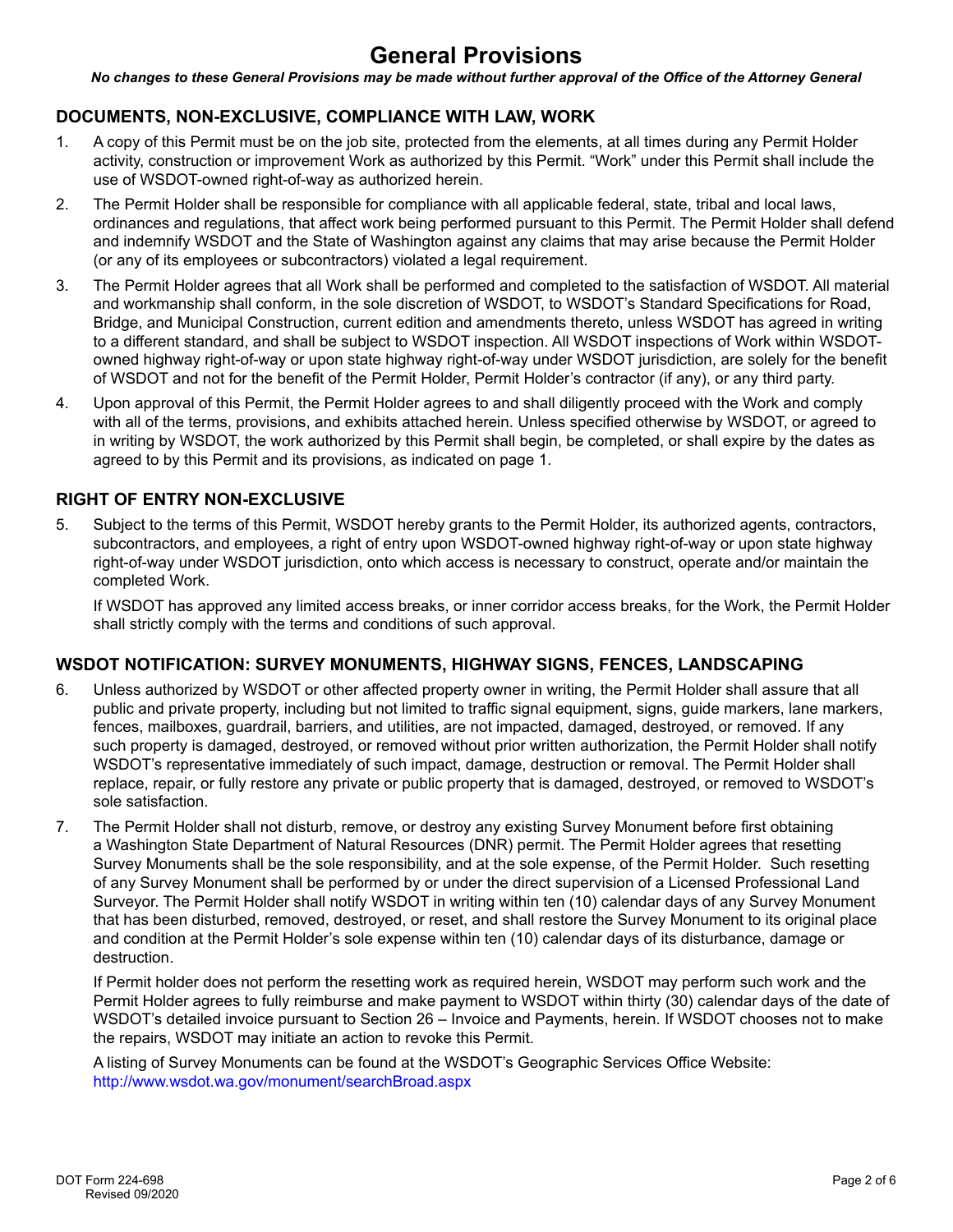# **DISTURBANCE OF EXISTING RIGHT-OF-WAY VEGETATION**

8. Unless otherwise authorized by WSDOT's representative in writing prior to the start of any Work, this Permit does not authorize the Permit Holder, its' employees, contractors, or agents, any right to cut, spray, retard, remove, destroy, disfigure, or in any way modify the physical condition of any vegetative or landscaping material located on WSDOT owned highway right-of-way or upon state highway right-of-way under WSDOT jurisdiction. Should the Permit Holder anticipate that its' Work will alter the appearance of WSDOT-owned highway right-of-way vegetation or landscaping material, the Permit Holder shall notify the WSDOT representative listed in Special Provision 1 to obtain WSDOT's prior written approval of the Permit Holder's proposed Work. If WSDOT allows the Permit Holder to modify WSDOT-owned highway right-of-way vegetation, it agrees that any vegetation cutting and/or trimming activities shall be conducted in such a manner that WSDOT-owned highway right-of-way vegetation and landscaping material appearance or functionality will not be altered or damaged. Should the Permit Holder alter or damage the appearance of WSDOT-owned highway right-of-way vegetation and landscaping without WSDOT's prior written approval, the Permit Holder is subject to penalties provided for in RCW's 47.40.070, 47.40.080, and 4.24.630, as applicable.

# **REMOVAL OF TIMBER**

9. This Permit is issued pursuant to the applicable terms of RCW 47.12.140 (Severance and Sale of Timber and other personalty - Removal of nonmarketable materials). This Permit does not authorize the Permit Holder, its' employees, contractors, or agents, any right to cut or remove any trees or timber located on WSDOT right-of-way or upon state highway right-of-way under WSDOT jurisdiction without prior written approval from WSDOT.

# **MERCHANDISING**

10. It is unlawful for any person to build, erect, establish, operate, maintain, or conduct along and upon the right-of-way of any state highway any platform, box, stand, or any other temporary or permanent device or structure used or to be used for the purpose of receiving, vending, or delivering any milk, milk cans, vegetables, fruits, merchandise, produce, or any other thing or commodity of any nature unless a permit therefore has first been obtained from WSDOT. WSDOT shall in each instance determine where any platform, box, stand, or any other temporary or permanent device or structure shall be permitted pursuant to RCW 47.32.110.

# **EROSION CONTROL AND DRAINAGE**

- 11. All discharges to WSDOT right-of-way or upon WSDOT highway right-of-way under WSDOT jurisdiction, if allowed, shall conform to State and Local water quality regulations and shall meet WAC 173-201A (Water Quality Standards for Surface Waters of the State of Washington).
- 12. During construction of this work, the Permit Holder shall comply with all provisions of the WSDOT Highway Runoff Manual, or WSDOT approved equivalent plan, and implement Best Management Practices (BMP's) to mitigate erosion.

# **CULTURAL RESOURCES**

13. If any archaeological or historical resources are revealed in the Work vicinity, the Permit Holder shall immediately STOP Work, notify WSDOT's Representative and retain a United States Government Secretary of the Interior's qualified archaeologist. Said archaeologist shall evaluate the site and make recommendations to WSDOT regarding the continuance of the Work.

# **COMPLIANCE WITH CLEARZONE GUIDELINES**

14. The Permit Holder hereby agrees that the Work described in this permit is in compliance with WSDOT's Clear Zone Guidelines pursuant to Chapter 1600 of WSDOT's Design Manual [\(M 22-01\)](https://www.wsdot.wa.gov/Publications/Manuals/M22-01.htm) and any revisions thereto. For any Work performed on a managed access state highway within an incorporated city or town, the Permit Holder may use the applicable city or towns clear zone guidelines if the city or town has their own published clear zone guidelines.

# **PERMIT EXTENSION AND ASSIGNMENT**

- 15. The expiration date of this Permit may not be extended without WSDOT's prior written approval.
- 16. This Permit shall not be deemed or held to be an exclusive one and shall not prohibit WSDOT from granting permits or franchise rights; or entering into other agreements with other public or private companies or individuals, nor shall it prevent WSDOT from using any of its highways, streets, or public places, or affect its right to full supervision and control over all or any part of them, none of which is hereby surrendered.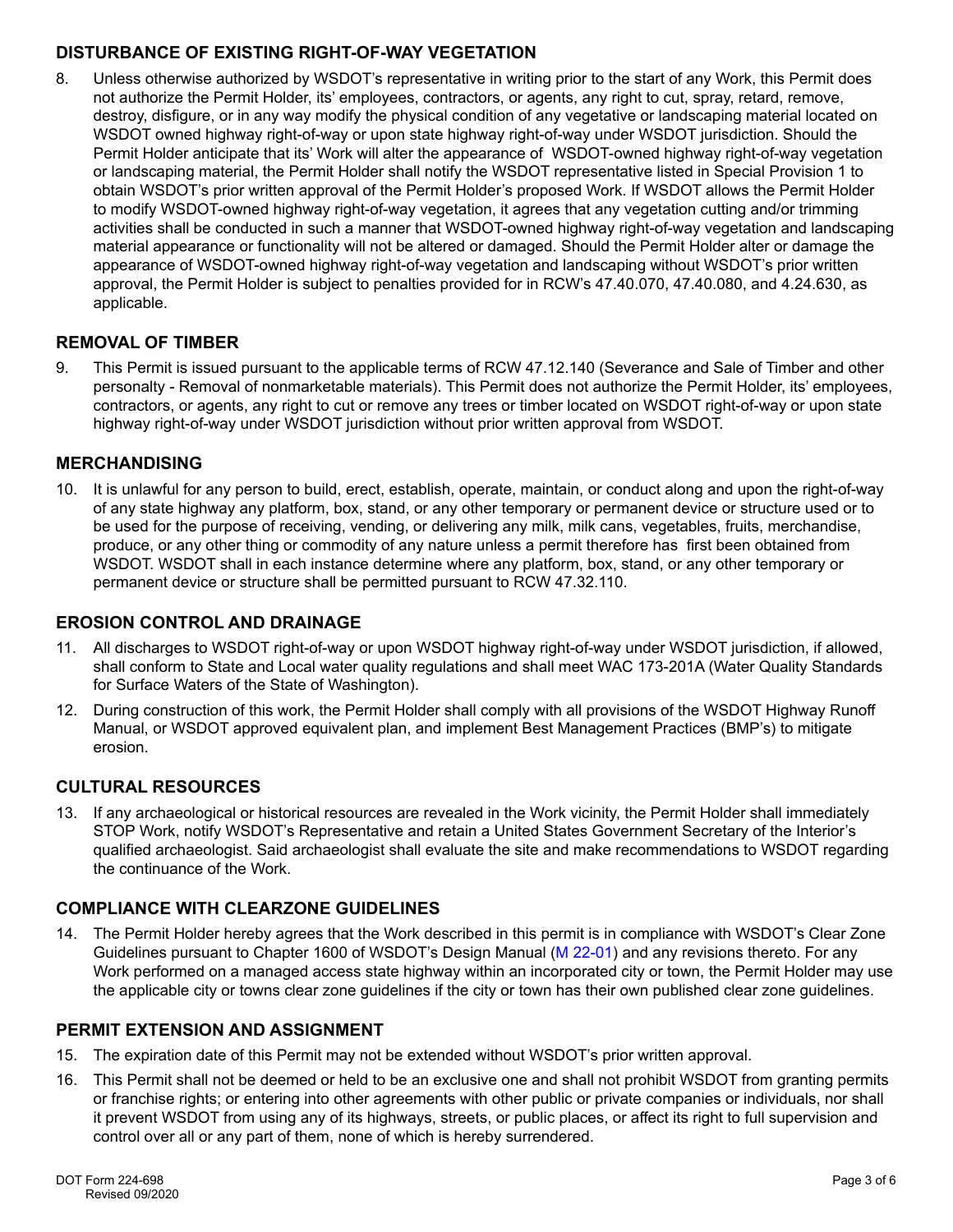#### **MAINTENANCE DEFIENCIES**

17. The Permit Holder shall correct any maintenance deficiency related to, or contributed to in any way by, the Work within thirty (30) consecutive calendar days upon receiving written notice of such deficiency from WSDOT, unless WSDOT authorizes in writing a different time period. Should the Permit Holder fail to correct a deficiency within the prescribed time period after receiving written notice of the deficiency from WSDOT, WSDOT reserves the right to perform the necessary maintenance work to preserve WSDOT right-of-way or upon state highway right-of-way under WSDOT jurisdiction or for the protection of the traveling public including bicycles or pedestrians. If WSDOT performs maintenance work as provided herein, the Permit Holder agrees to fully reimburse and make payment to WSDOT within thirty (30) calendar days of the date of WSDOT's detailed invoice pursuant to Section 26 – Invoice and Payments, herein. It WSDOT chooses not to make the repairs; WSDOT may initiate an action to revoke this Permit.

#### **INTERFERENCE WITH OTHER PROJECTS**

18. The Permit Holder agrees to schedule and perform the Work herein in such a manner as not to interfere with any WSDOT maintenance or other activities on WSDOT right-of-way or upon state highway right-of-way under WSDOT jurisdiction, including any WSDOT authorized construction activities that may be occurring in the general vicinity of the Work authorized by this Permit.

#### **INSURANCE**

19. Insurance (Applicable on a case by case basis)

The Permit Holder shall provide proof of insurance coverage prior to performing any Work within State-owned highway right of way, as follows:

- Commercial General Liability covering the risks of bodily injury (including death), property damage, and personal injury, including coverage for contractual liability, with a limit of not less than \$5 million per occurrence and in the aggregate; OR
- Business Automobile Liability (owned, hired, or non-owned) covering the risks of bodily injury (including death) and property damage, including coverage for contractual liability, with a limit of not less than \$1 million per accident; OR
- Employers Liability covering the risks of Permit Holder's employees' bodily injury by accident or disease, with limits of not less than \$1 million per accident for bodily injury by accident and \$1 million per employee for bodily injury by disease.

WSDOT and the State shall be expressly named as an additional insureds under these general liability and automobile liability policies, by endorsing these policies with form CG2010 1185 or CA2048 (as appropriate), which shall contain no additional limitations with respect to completed operations or ongoing operations coverages, nor shall there be any limitation with respect to the negligence of WSDOT and the State. These policies shall be primary and non-contributory with respect to WSDOT and the State, and shall contain a waiver of subrogation in favor of WSDOT and the State. The Permit Holder shall furnish WSDOT proof of these insurance requirements prior to performing any Work under the Permit. A forty-five (45) calendar day written notice shall be given to the Department prior to termination of or any material change to the policy(ies) as such relate(s) to this Permit.

# **MODIFICATION OR REVOCATION OF THE PERMIT BY WSDOT**

20a. Modification: If this Permit is modified in writing by WSDOT, the Permit Holder will have thirty (30) calendar days from the date of the written notice to modify the Work as required by WSDOT. If the modifications cannot be made within thirty (30) calendar days, the Permit Holder shall request from WSDOT, in writing, during the prescribed time period, an extension of time in which to make the modifications. Any extension of time shall be made in writing and is solely within WSDOT's discretion.

Should the Permit Holder breach any of the conditions or requirements of the permit or if WSDOT determines that emergency maintenance of the Work is required to (1) protect any aspect of the state highway right-of-way or upon state highway right-of-way under WSDOT jurisdiction, or (2) secure the safety of the traveling public due to a failure of the Permit Holder's Work or its maintenance thereof, WSDOT may perform the emergency maintenance work without the Permit Holder's prior approval, and the Permit Holder agrees to reimburse WSDOT's actual direct and related indirect costs and expenses for performing the emergency maintenance work pursuant to the provisions of Section 26 - Invoice and Payments. WSDOT will notify the Permit Holder of the emergency work performed as soon as practicable.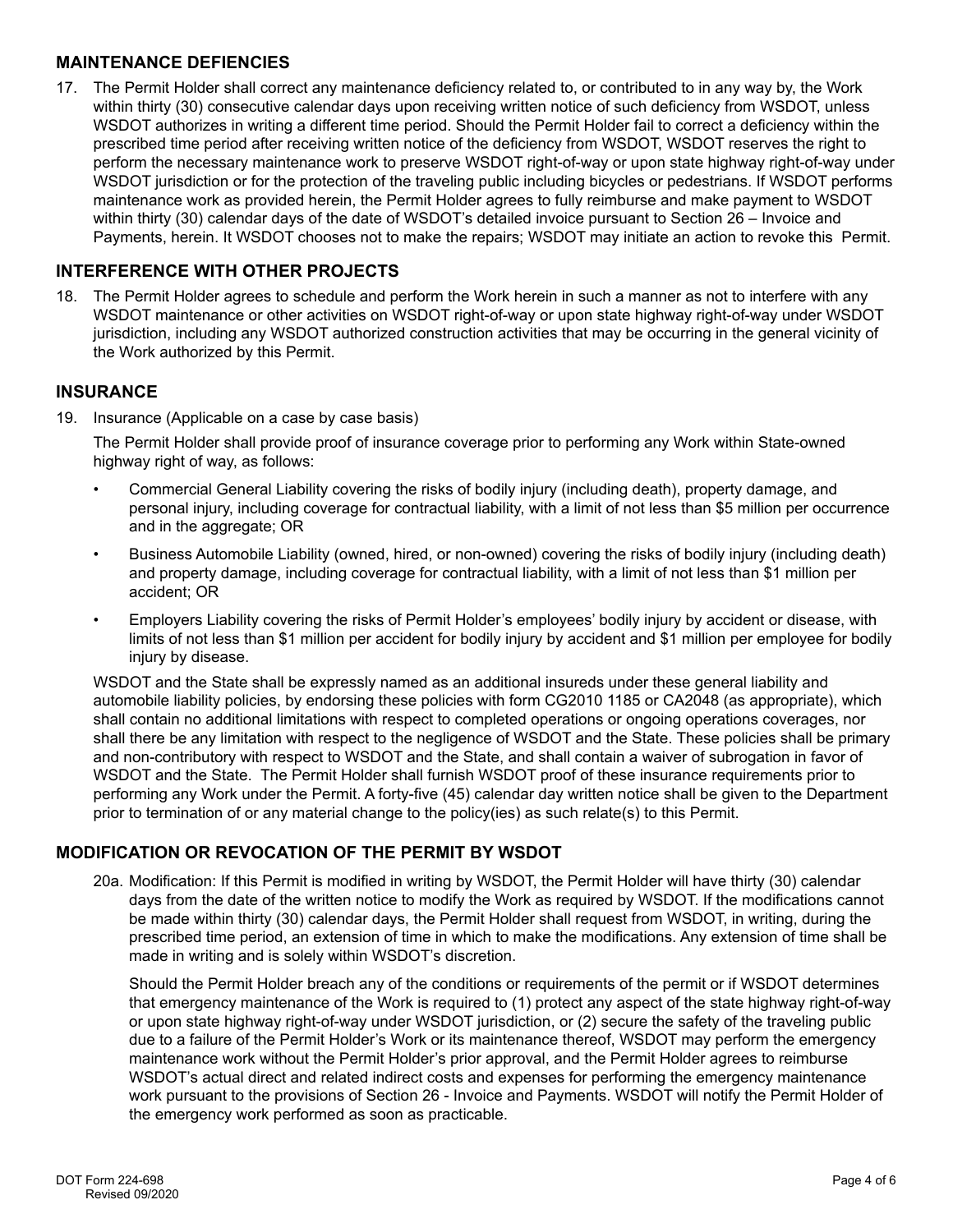- 20b. Revocation: If the Permit is revoked and the Permit Holder fails to return the property back to its original condition, as solely determined by WSDOT, WSDOT shall perform such Work at the Permit Holder's sole cost and expense, and the Permit Holder shall reimburse WSDOT's actual direct and related indirect costs and expenses for performing the Work pursuant to the provisions of Section 27 - Invoice and Payments.
- 20c. Plan Corrections: WSDOT reserves the right to require changes or corrections due to plan omissions or details not in conformance with WSDOT's Standard Specifications, Standard Plans, Design Manual, or Project Special Provisions.

# **MODIFICATION OF THE PERMIT BY THE PERMIT HOLDER**

21. If the Permit Holder desires to modify this permit and/or the Work, it shall notify the WSDOT Representative listed in Exhibit A, Special Provisions, in writing of all proposed changes for WSDOT's prior written approval. WSDOT agrees to provide written acceptance or rejection of the proposed change(s) to the Permit Holder within Ten (10) business days.

# **ADDITIONAL PERMIT CONDITIONS**

- 22. The Permit Holder shall not excavate or place any obstacle within the limits of state highway right-of-way in such a manner as to interfere with WSDOT's construction, operation, and maintenance of the State Highway right-of-way or the public's travel thereon without WSDOT's prior written approval and/or as may be provided in this Permit.
- 23. Upon completion of all Work, the Permit Holder shall immediately remove all rubbish and debris from WSDOT right-of-way or upon state highway right-of-way under WSDOT jurisdiction, leaving WSDOT right-of- way in a neat, presentable, and safe condition, to WSDOT's sole satisfaction. Any Work-related rubbish and debris clean up, or any necessary slope treatment to restore and/or protect WSDOT right-of-way or upon state highway right-of-way under WSDOT jurisdiction, not done within seven (7) calendar days of Work completion, will be done by WSDOT at the expense of the Permit Holder, unless otherwise approved in writing by WSDOT prior to the expiration of the (7) day period.

The Permit Holder agrees to reimburse WSDOT's actual direct and related indirect costs and expenses for performing the Work pursuant to the provisions of Section 26 - Invoice and Payments.

- 24. The Permit Holder agrees to maintain, at its sole expense, its Work under this Permit in a manner satisfactory to WSDOT, in WSDOT's sole discretion.
- 25. WSDOT shall in no way be held liable for any damage to the Permit Holder by reason of any such work by or authorized by WSDOT, its agents or representatives, or by the exercise of any rights by WSDOT upon roads, streets, public places, or structures in question.

# **EXTENSION OF THE EXPIRATION DATE**

26. If requested by the Permit Holder, the Expiration Date of this Permit may be extended by WSDOT after review of the contributing circumstances.

# **INVOICE AND PAYMENTS**

- 27. If WSDOT deems it necessary to perform Work as provided for in this Permit by WSDOT forces or its' contractor, including but not limited to any modification, repair, clean up or removal of the Work authorized under this Permit:
	- a. WSDOT will assign a reimbursable account to the Permit Holder as a means of invoicing the Permit Holder for the costs associated with the Work performed by WSDOT.
	- b. WSDOT will provide a detailed invoice, including direct and related indirect costs, to the Permit Holder for the Work performed by WSDOT or its contractor(s), and the Permit Holder agrees to pay WSDOT within thirty (30) calendar days of receipt of an invoice.
	- c. The Permit Holder agrees that if payment is not made to WSDOT as herein agreed, WSDOT may charge late fees, interest and/or refer the debt to a Collection Agency, all in accordance with Washington State Law.